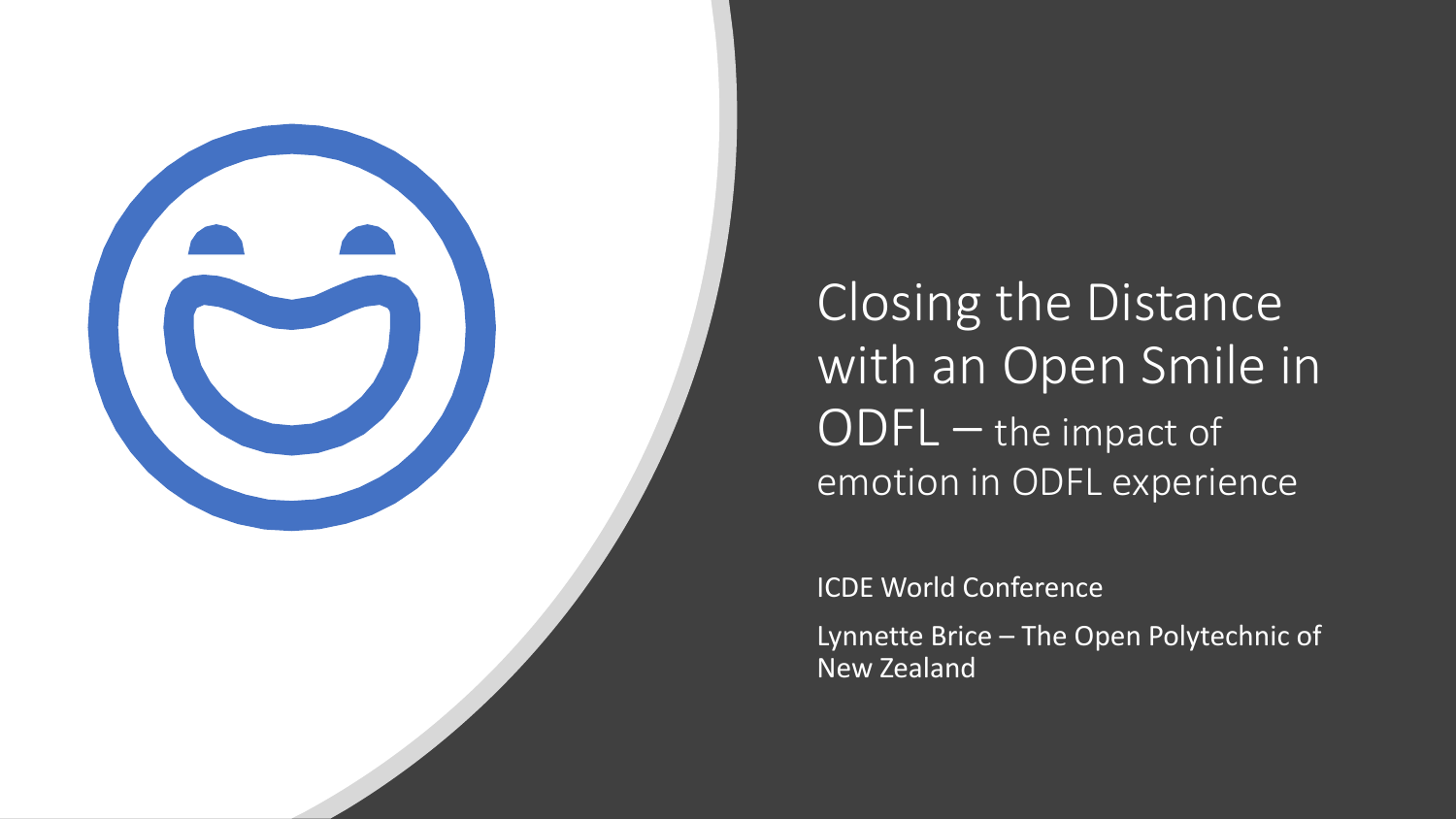How important are emotions in open, distant and flexible learning?

One to ten?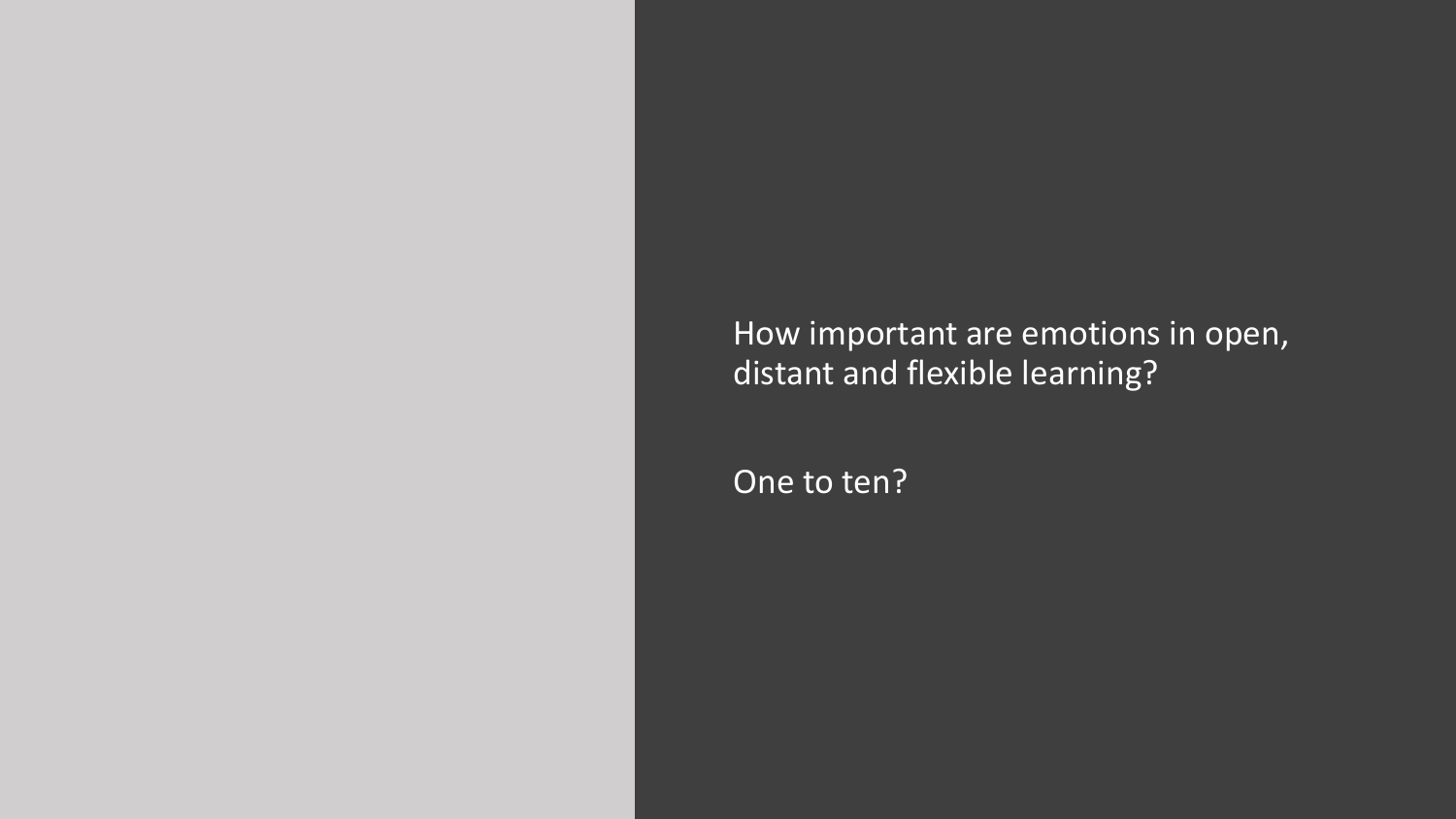## Open – there are no barriers

'Open' suggests a pathway can be found for any learner regardless of experience, skills or qualification

- Denotation: 'Open' describes the literal accessibility and ease of access to the learning … an open door
- Connotation: suggests *free, truthful, transparent,* in ODFL, in contrast to the rule bound and economically determined nature of the traditional 'compulsory' education environment.

Open: remove and/or eliminate barriers to learning

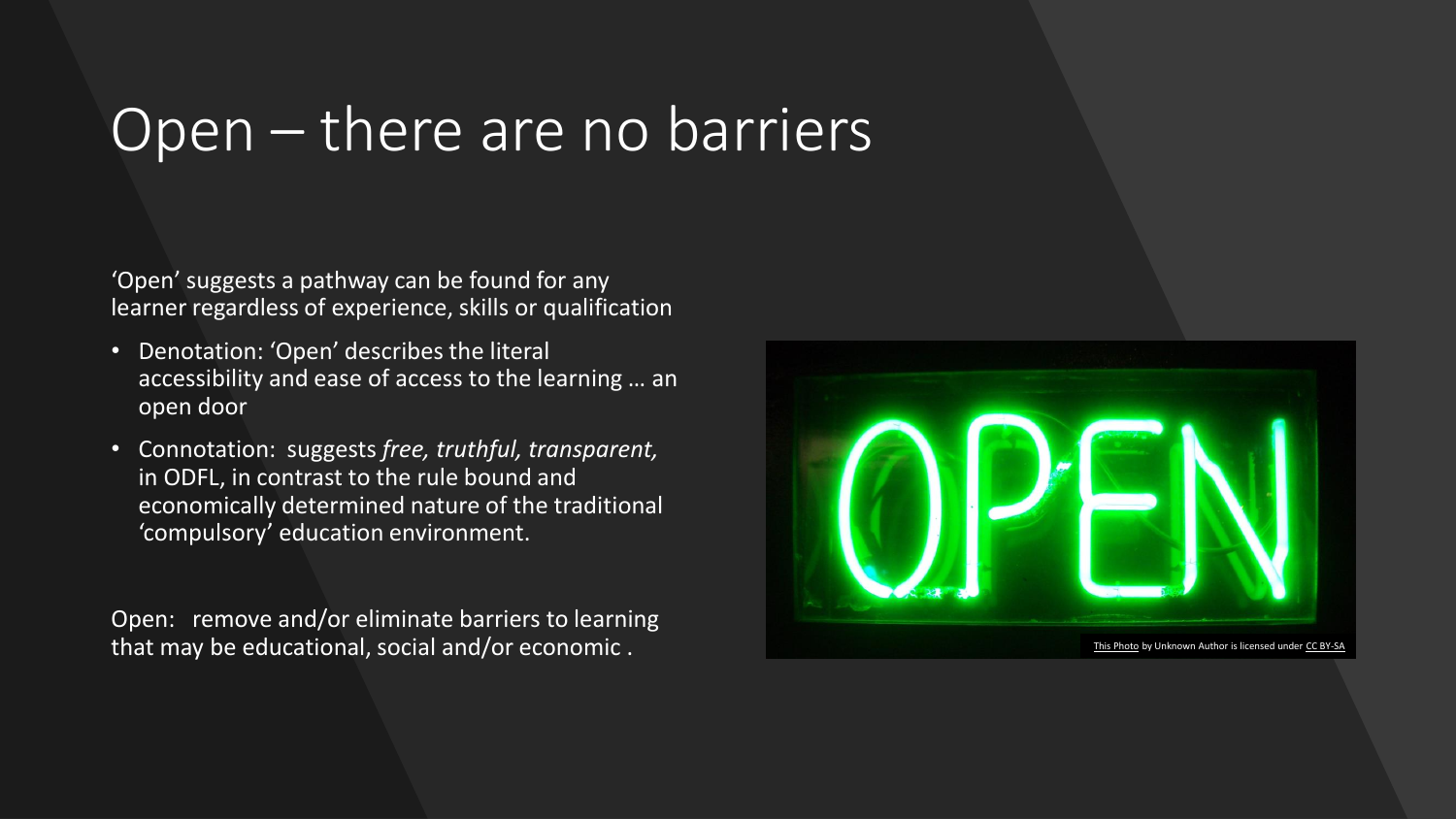## Distant – far away

There is physical separation between the learner and the institute that delivers the education.

- Denotation: the spatial difference between the institute and the learner
- Connotation: the emotional distance between the learner and the institute … emotional distance is coldness, unresponsiveness, loneliness

Distant: increase barriers to learning that may be emotional and/or psychological.

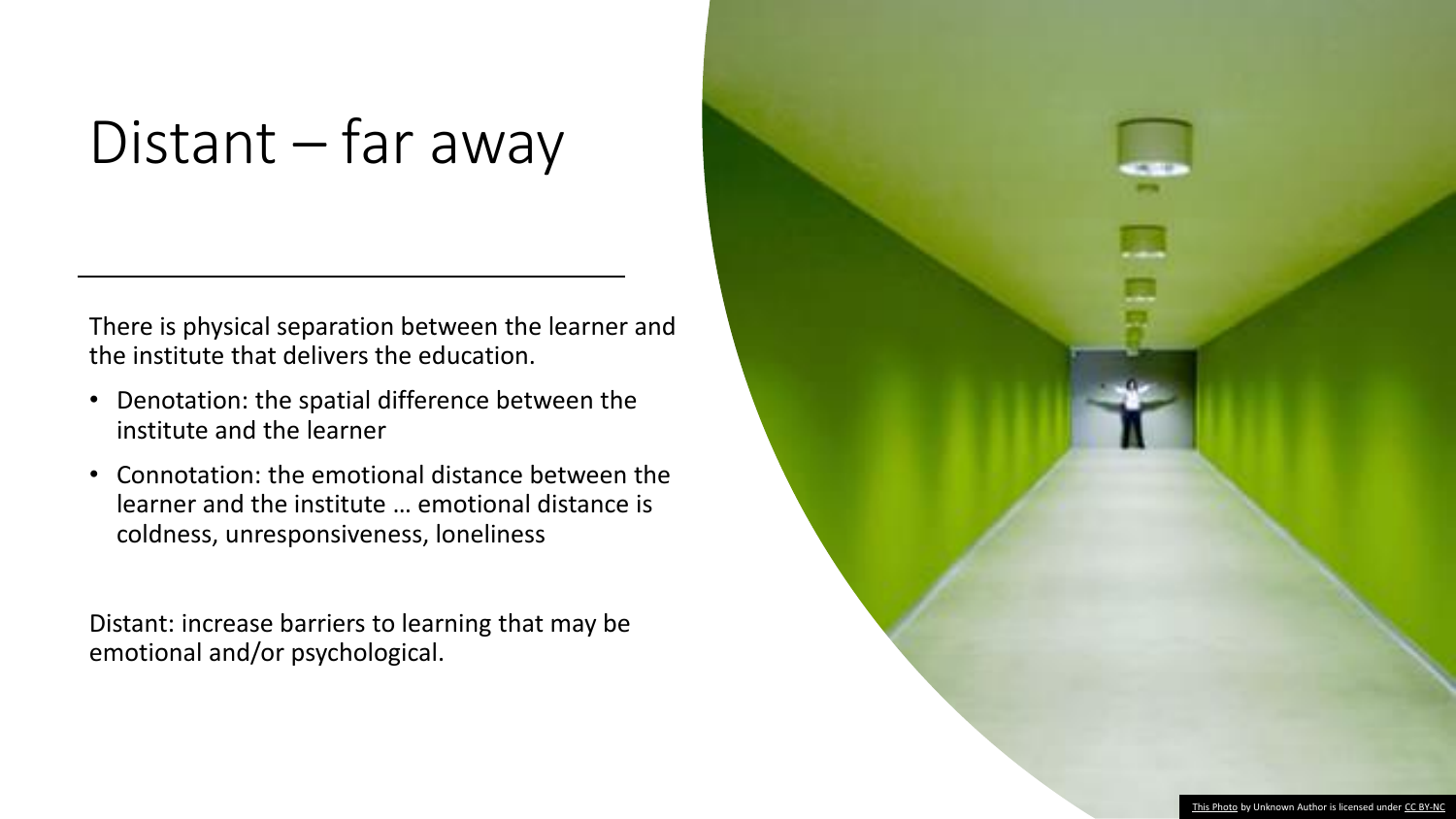Flexible – capable of bending

'Flexible' meets learners needs, relates to the time and place the education can be accessed from, the learning pace, the choice of courses types of programmes offered, and the modes of delivery

- Denotation– the learning experience can bend without breaking.
- Connotation flexibility offers or assumes a 'sense of control' (Petracehi, 2000) choice, agency

#### Flexible

Eliminate barriers for learners who balance other commitments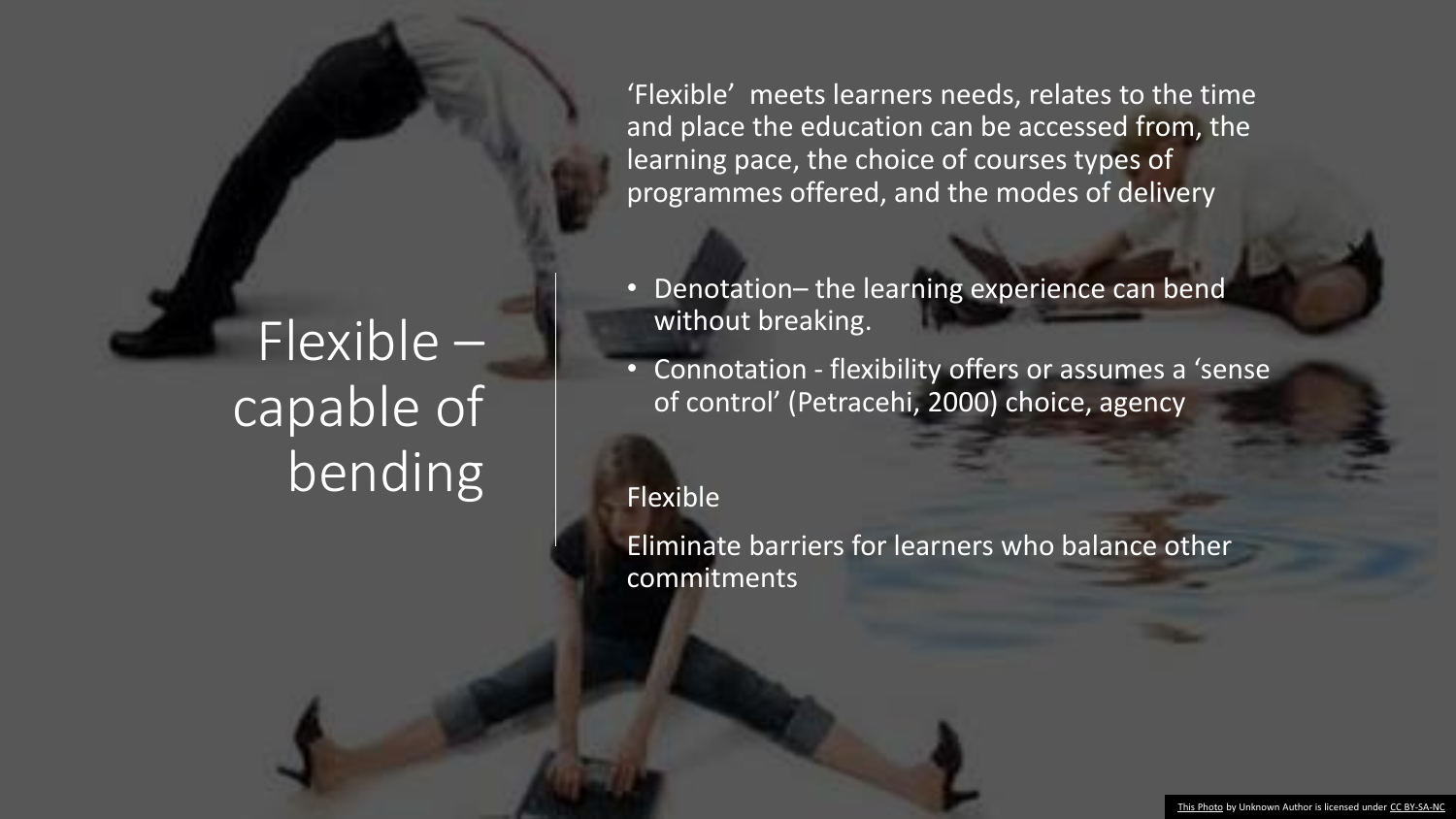ODFL meanings shaped by emotional associations Open – free, transparent, easy truthful = remove barriers

Distance – separation, coldness, unresponsiveness, loneliness = create barriers

Flexible – bend without breaking, come and go, in control  $=$  remove barriers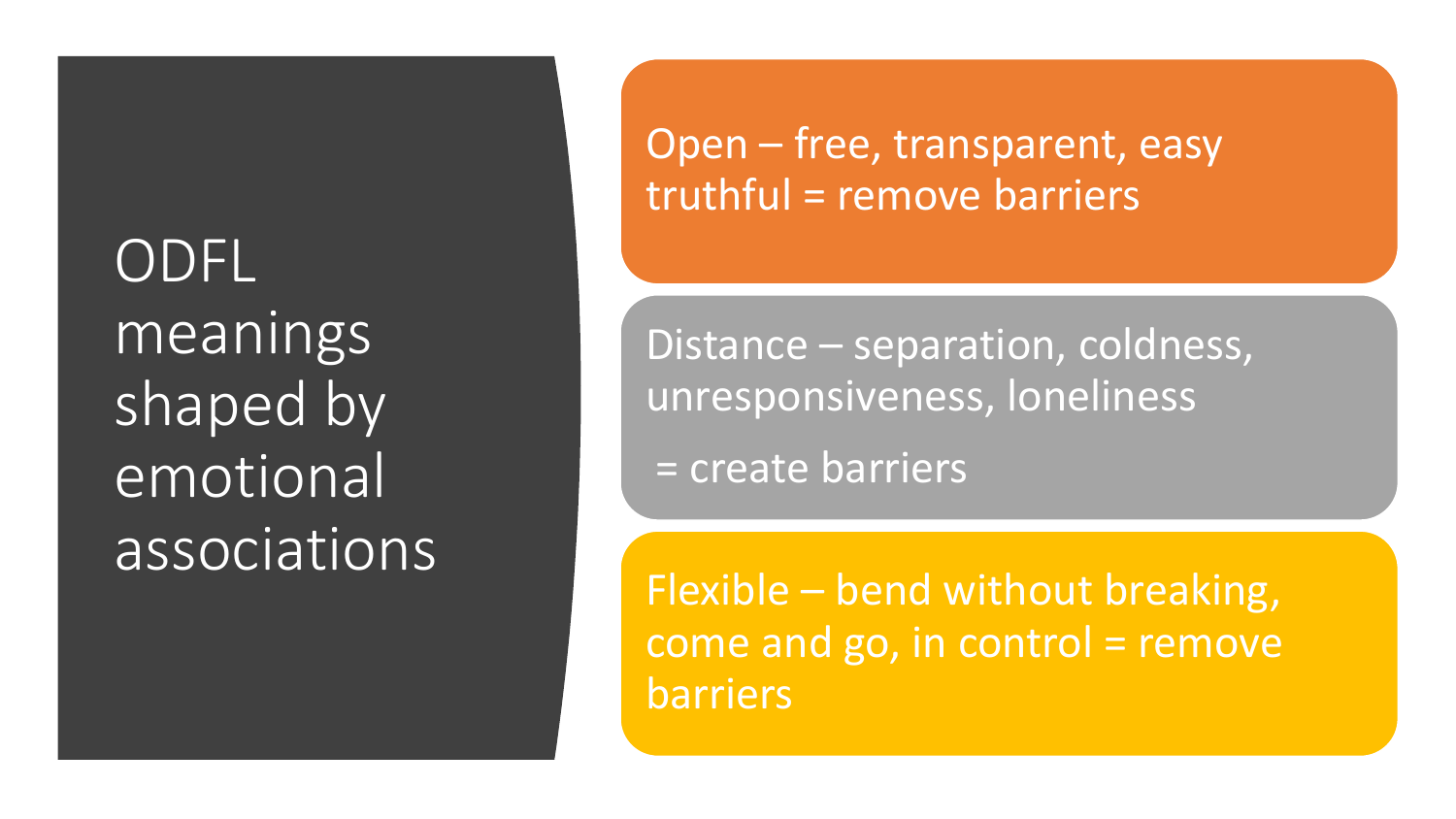## Tania makes her first post on-line:

"*I am a 35 year old single mum of three, my youngest being 10 months. I work full time in a government department and have never done study, let alone online distance learning, and it definitely terrifies me. I am very hard on myself, and not the best academically."* 

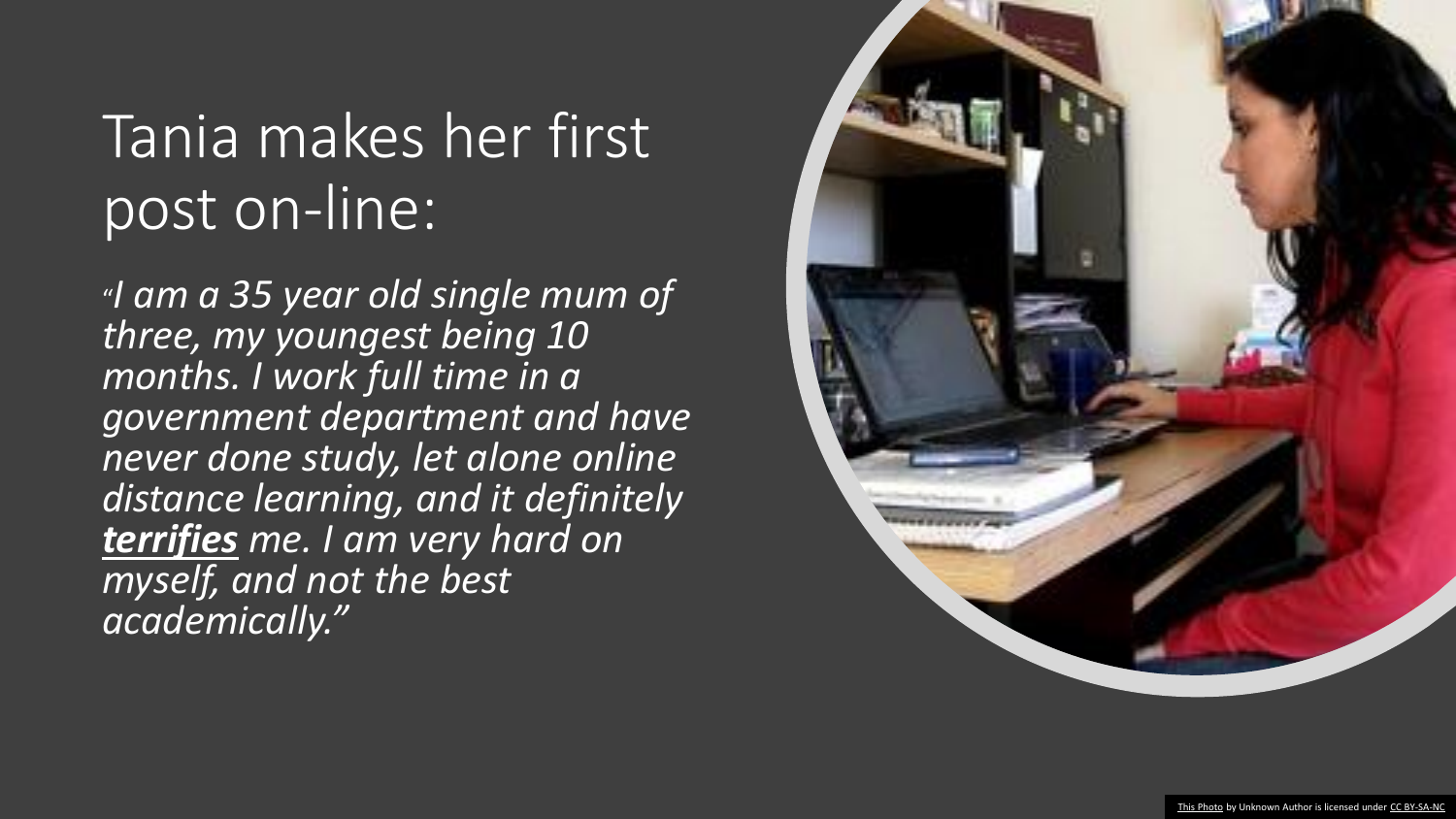

Tania begins her first experience in on-line learning feeling "terrified" – but we don't know this

- In the provision of on-line learning we need to be especially mindful of the influence of emotions and affect in learning because of all we don't know about our learners.
- We cannot read the faces of our learners, we cannot sense their mood or read their body language, and we cannot manage or even know the physical environment within which they learn.
- What we do know is that ODFL learners are managing multiple complexities in their lives and that they come before their screens with any of range of emotions.
- ODFL is a way to hide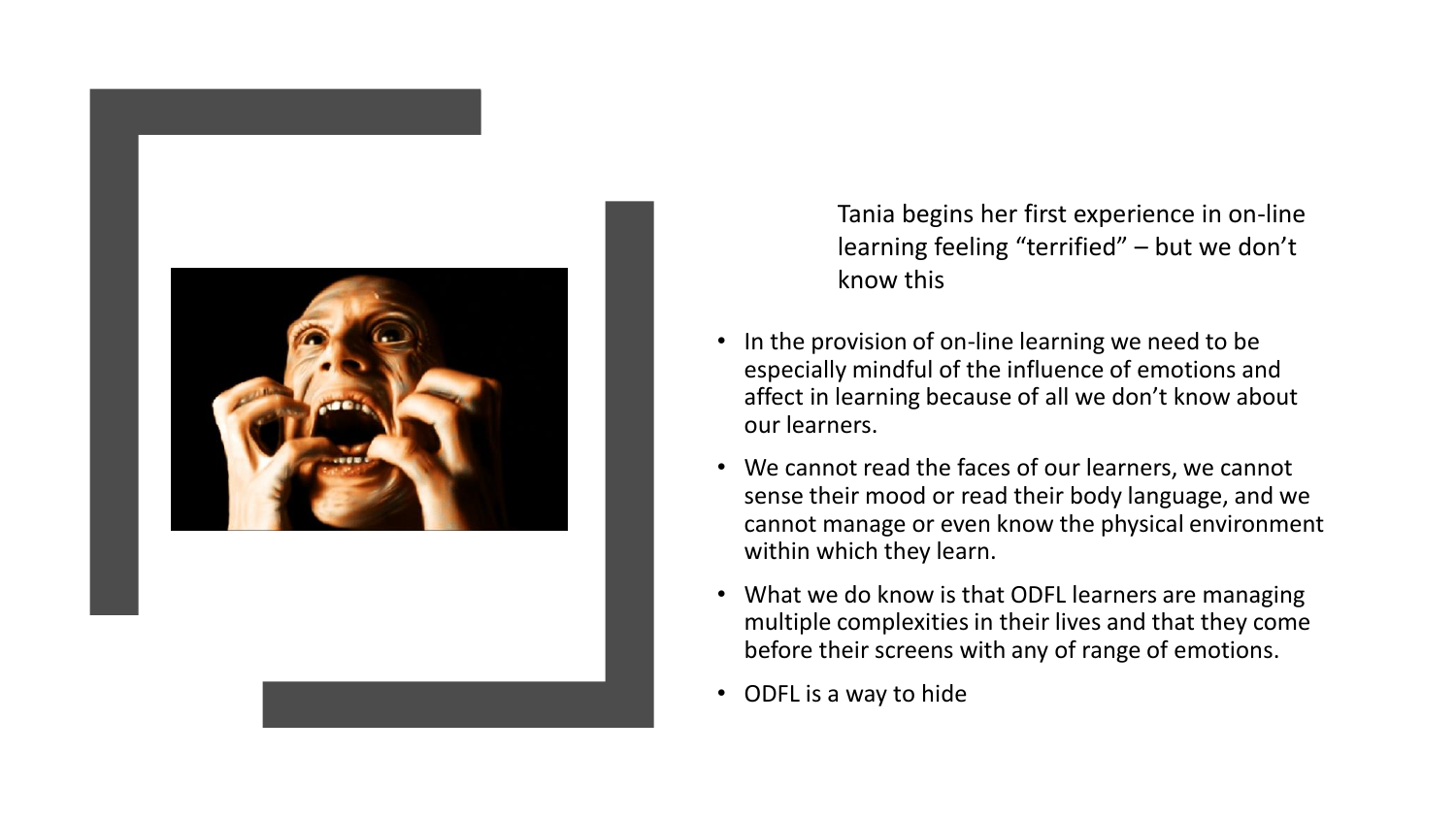

## Emotion and affect

Emotions as 'e-motion' are about movement – action tendencies

(Lazarus 1991)

Emotions are the body's response to lived experiences - inner prompts, nudges, stirrings, drawing attention to what is meaningful.

In learning, emotions produce *movement away or towards*  motivational as the result of positive emotions, inhibiting as the result of negative emotions.

Affect is relational, it is the energy that arises in interactions with each other – **to affect and to be affected** is the essence of our interactions

not limited to human relations only - our environment, culture, social and political context all participate in affect (**and technologies**)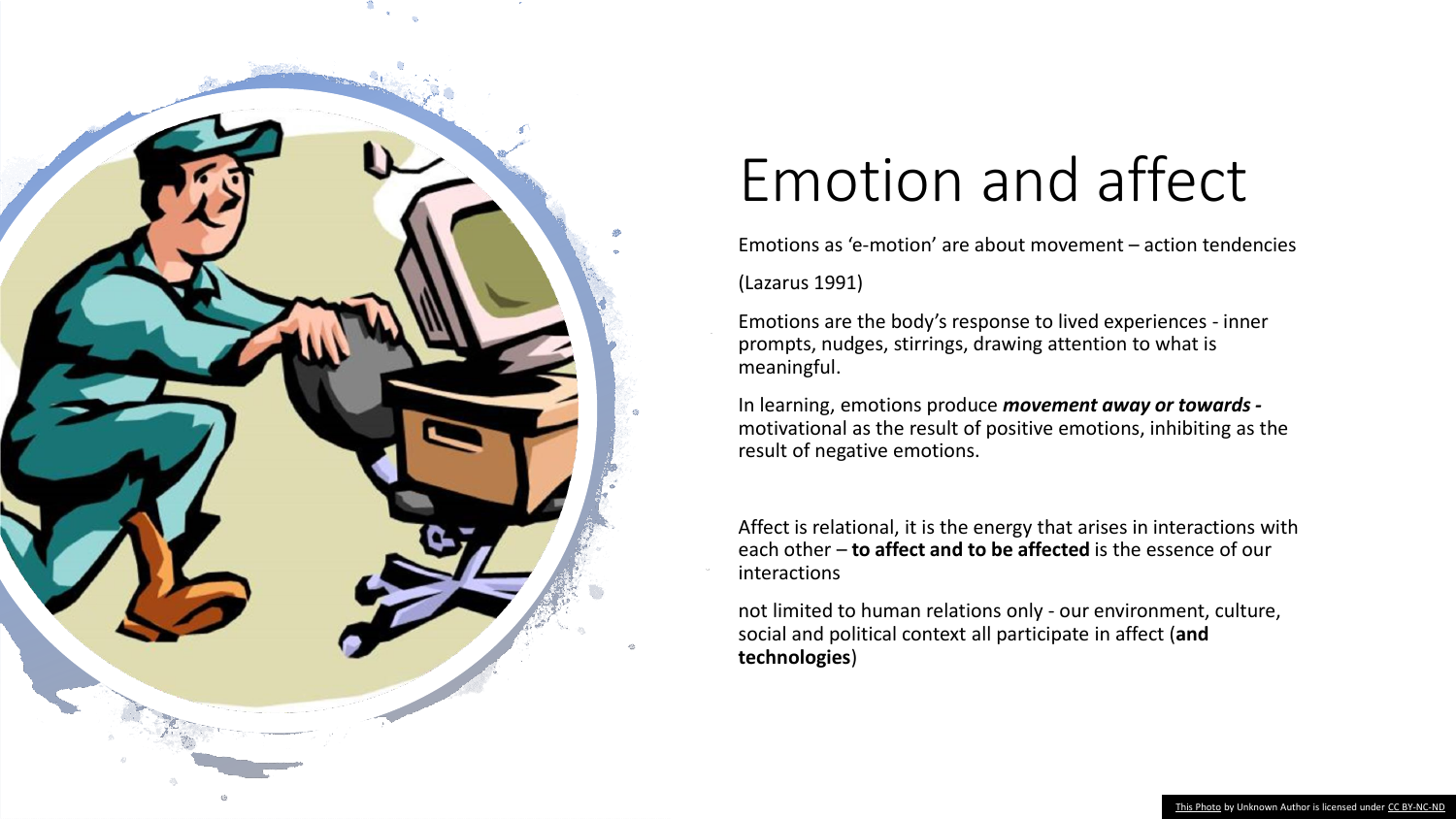### Shifting our understanding of the power of emotions in learning

#### Then:

Emotions are confused thoughts or perceptions, unreliable judgements, inferior, subjective and private experiences which could not be understood by objective means and should be controlled or regulated (Descartes)

#### Now:

- Emotions are a critical force in learning (Immordino-Yang 2016)
- Emotions actually shape the way we think (Berninger, 2016)
- All teaching and learning is emotional practice (Ings 2017, Yoo & Carter 2017, Zembylas 2007).
- Emotions in teaching and learning are "collaboratively constructed terrain," shaped by structures and experiences of race, class, and gender (Boler, 1999).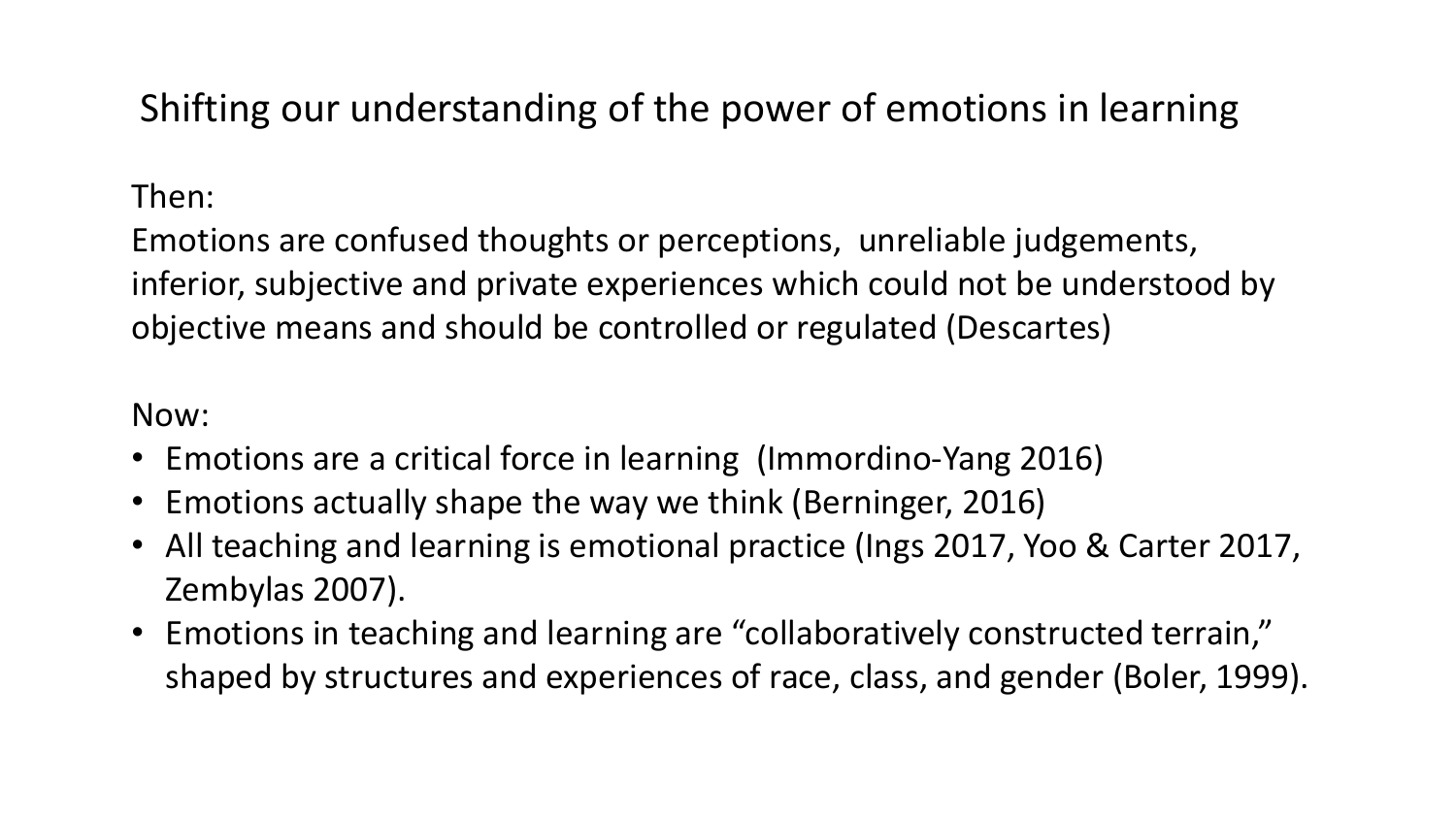The action tendency for Tania's fear/ terror is awayness.

Tania didn't enrol because she was terrified, she enrolled **because she hopes for change**

How do we leverage **hope** and minimise **terror** - what affect can we have?

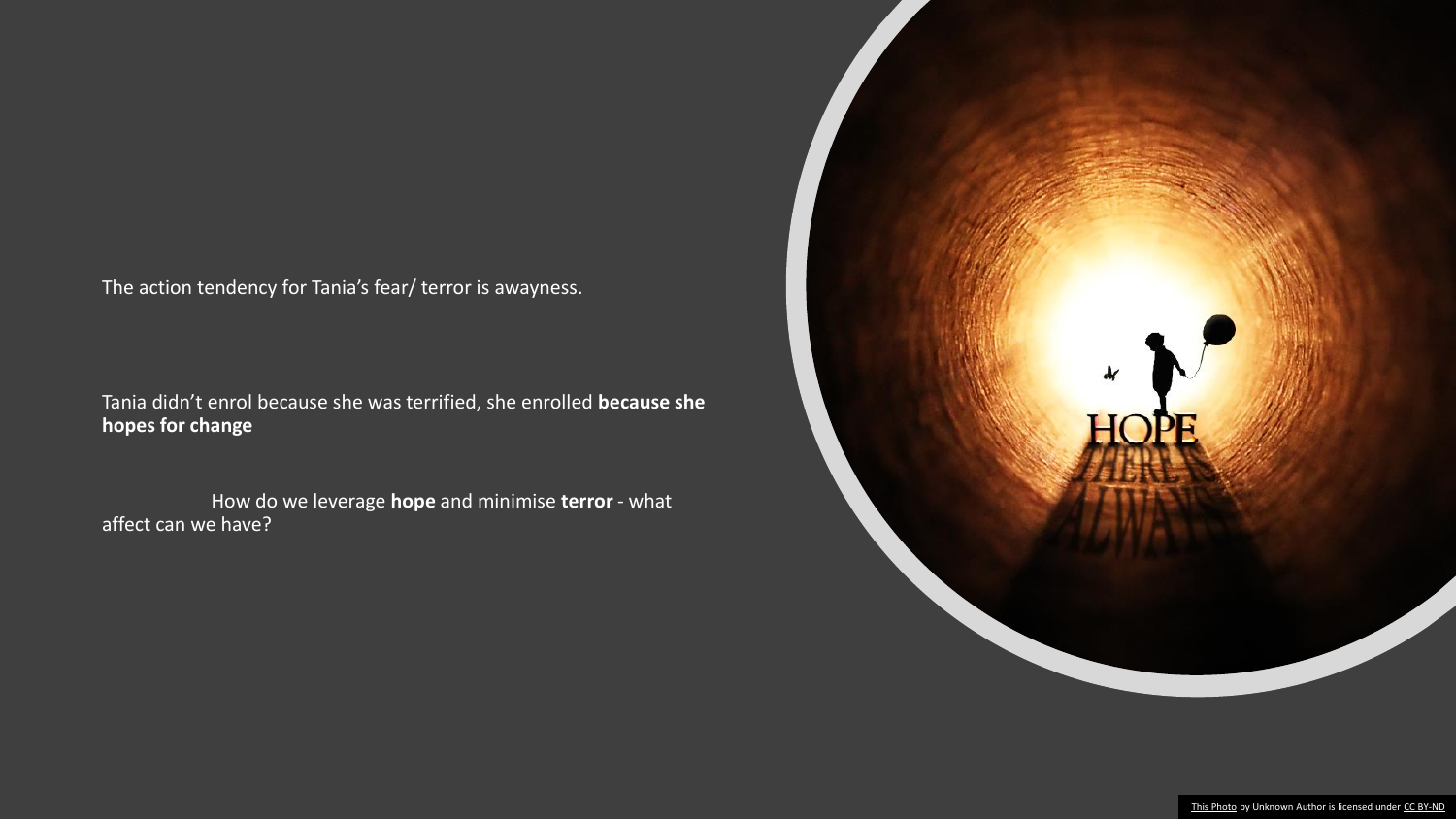# How do we create "affect" in on-

In F2F learning, Tania could be put at ease on her first day with a warm smile from her tutor or other students, by spatial arrangements, and the ease with which she navigates the environment, her orientation – this is affect.

line learning? and in oper untertained platform, course materials, welcome messaging, onboarding experience, targeted just-in-time support, are participate in the creation of affect.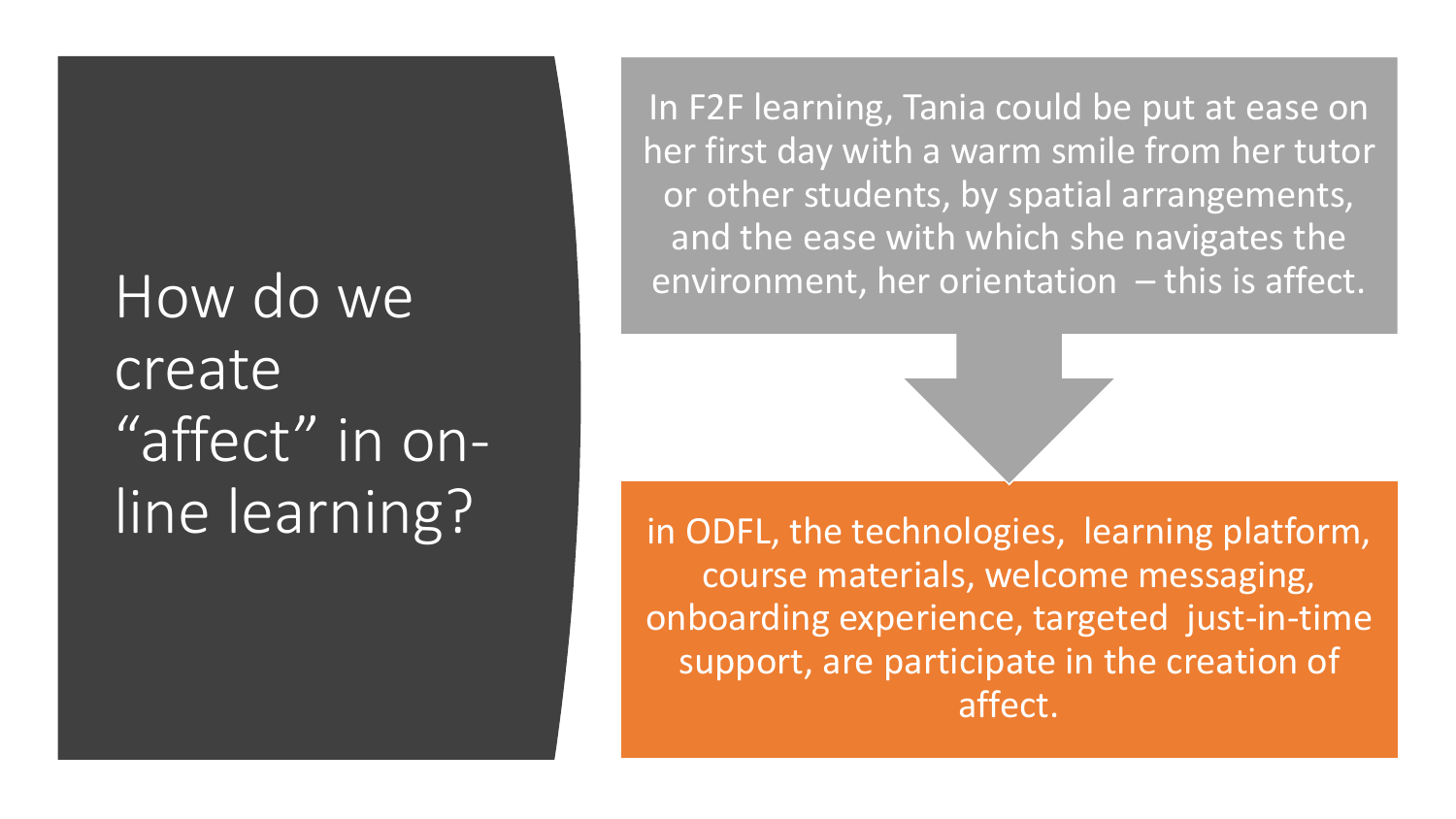Explicitly address learners' emotional needs in every aspect

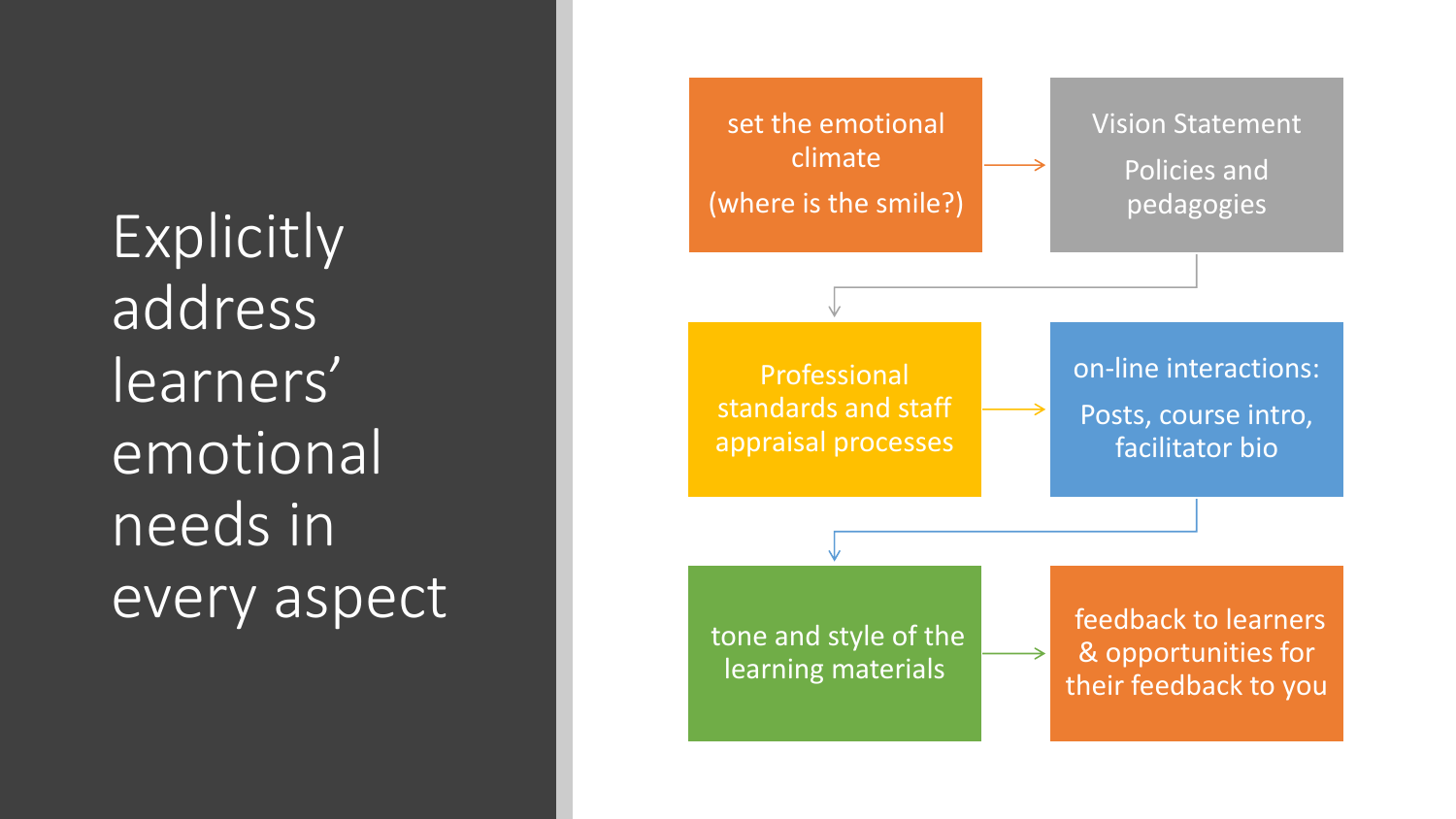## Privilege "feeling" above "thinking"

Using feeling language: *"I feel therefore I am"*

"how does this make you feel?" instead of "what are your thoughts about this?

"How are you feeling about the learning so far?"

"What feelings do you experience when….?

"Don't worry if you feel …."

"Do you have strong feelings about…?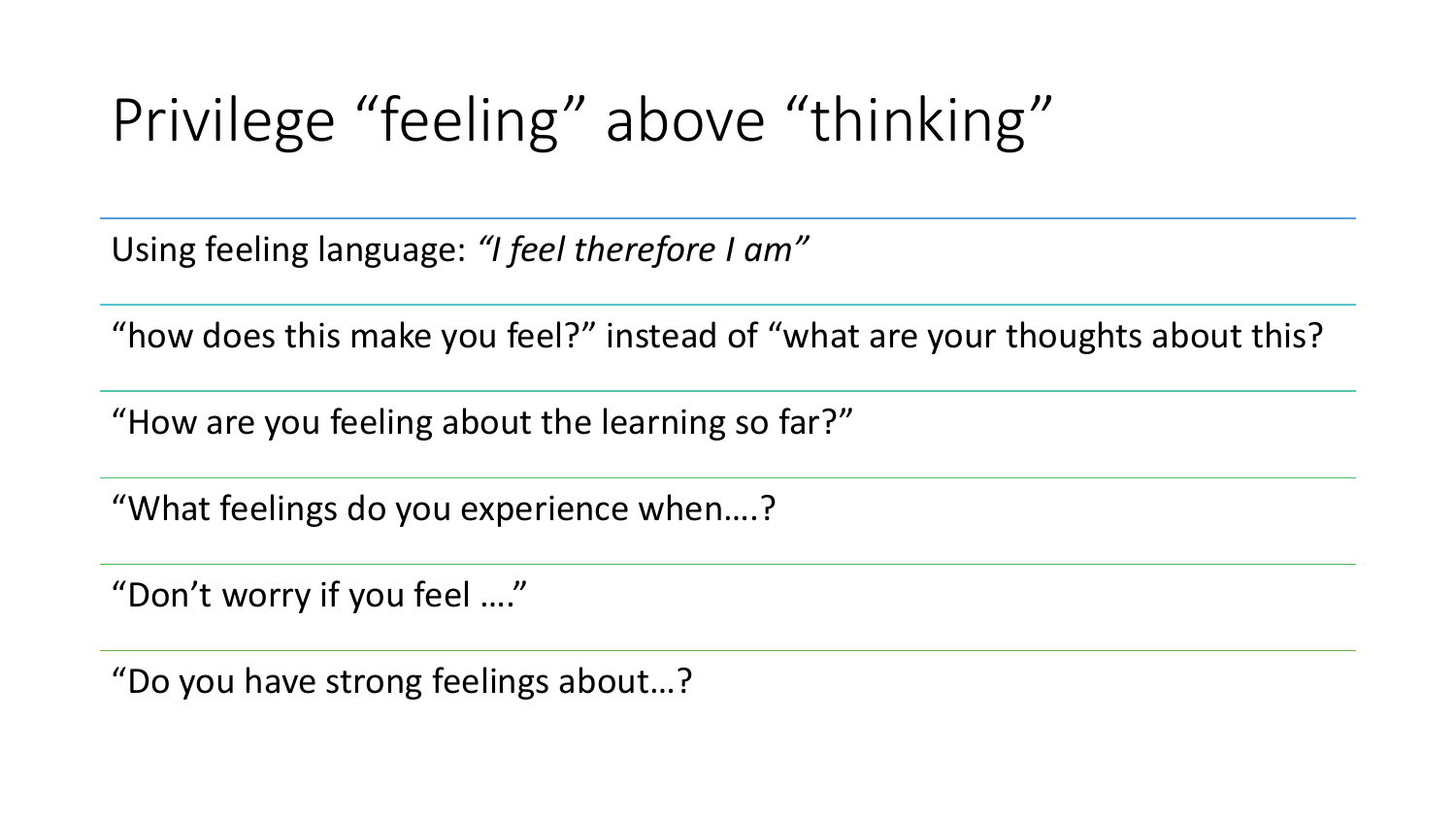Enable tuakana/teina relationships across distance<sup>'</sup>

Recognise learners need to off-load and provide opportunities

Encourage peer to peer interaction on-line/ private or public

Study buddies

Message in a bottle

(How I felt when I started this course, how I felt at different times during the course, how I feel now.)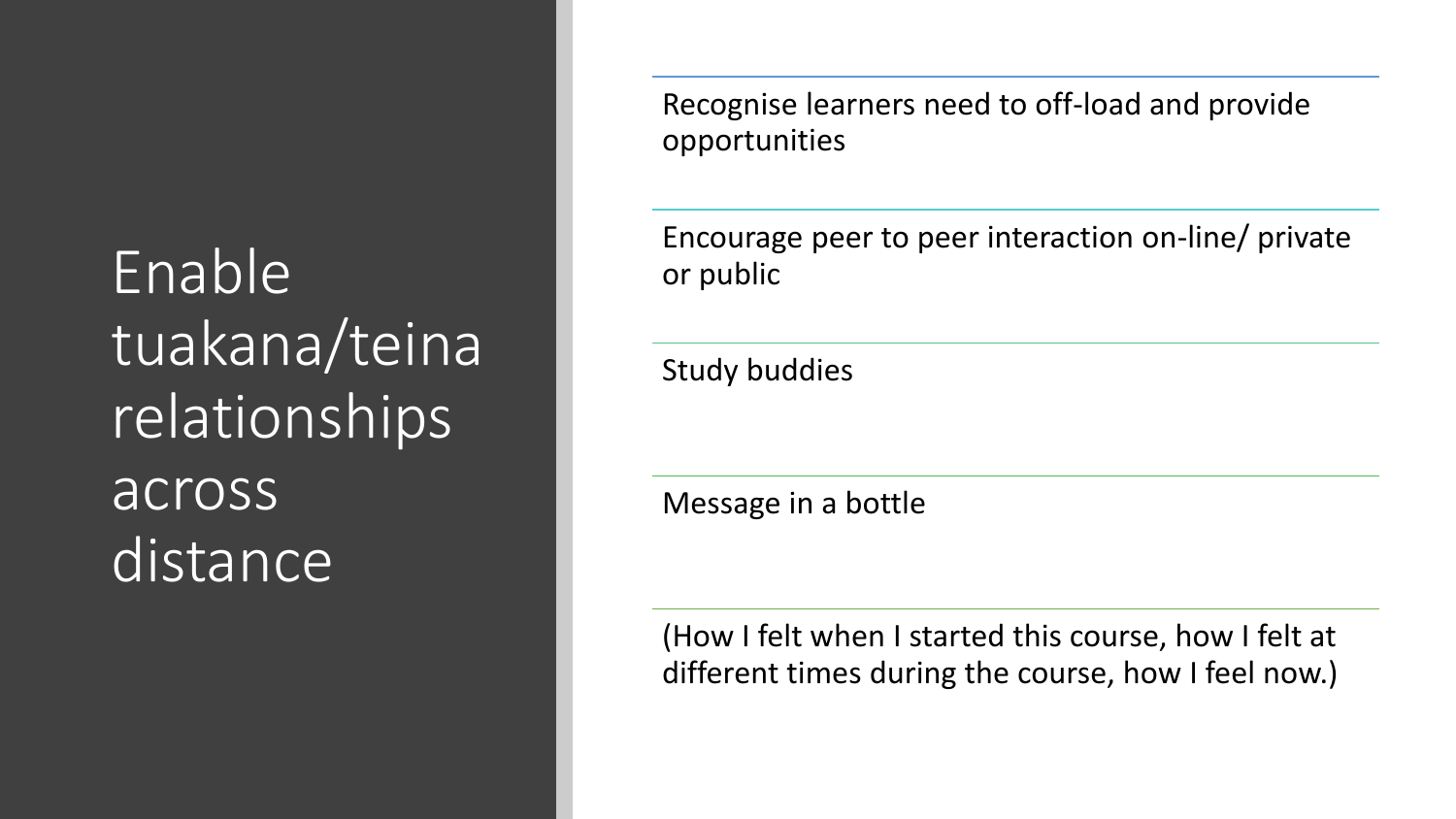## Innovate ways to affect

- Our challenge is to put the smile into the on-line experience. Being aware of the emotional impact of all our interactions helps us do this – we should be constantly asking ourselves: "Where is the smile in what I am doing here?" "Where is the humour and joyfulness in this experience?" "What can I do to make this bright and attractive?"
- In purposefully leveraging the emotions of hope, excitement, and pride in any component of ODFL we mobilize positive affect in ways that secure success for all involved.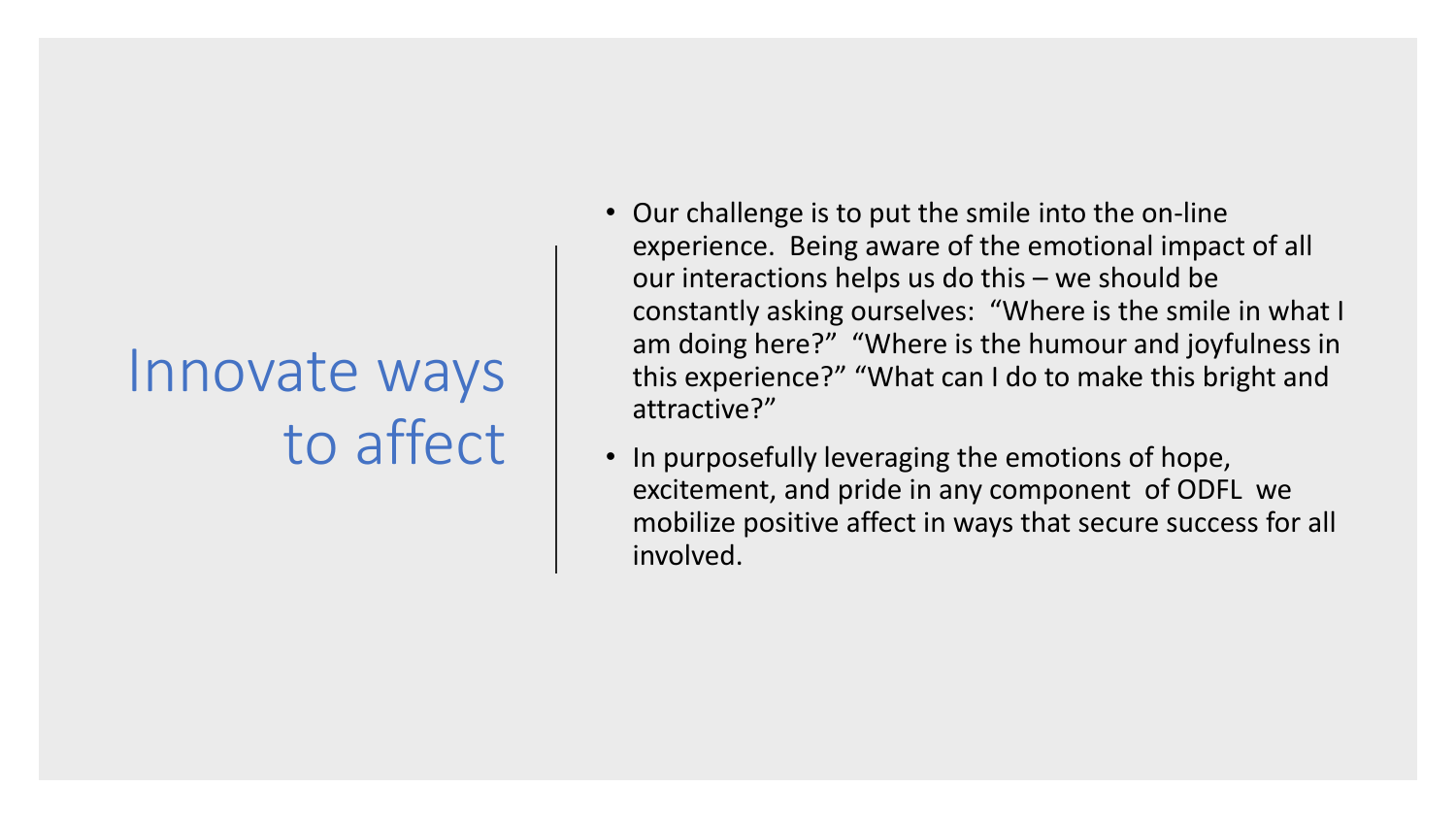## Just in time support…

"I phoned Tania to welcome her to the course and found she was quite closed off and seemed uninterested in speaking with me about logging on. She said she had logged on already and it was "fine".

We spoke about her 'why' (what she hoped for in doing the course) and she seemed to relax a bit.

After chatting for awhile, she admitted she had logged in, but felt "completely stupid" because she couldn't understand where the learning material was. We spent some time exploring the LMS together and after ten minutes she was like a different person.

She said, "I don't know what I would have done if you hadn't called. I didn't want to appear dumb, so I probably would have just quit."

I received an email from her today saying she now felt completely confident navigating and was really enjoying the course."